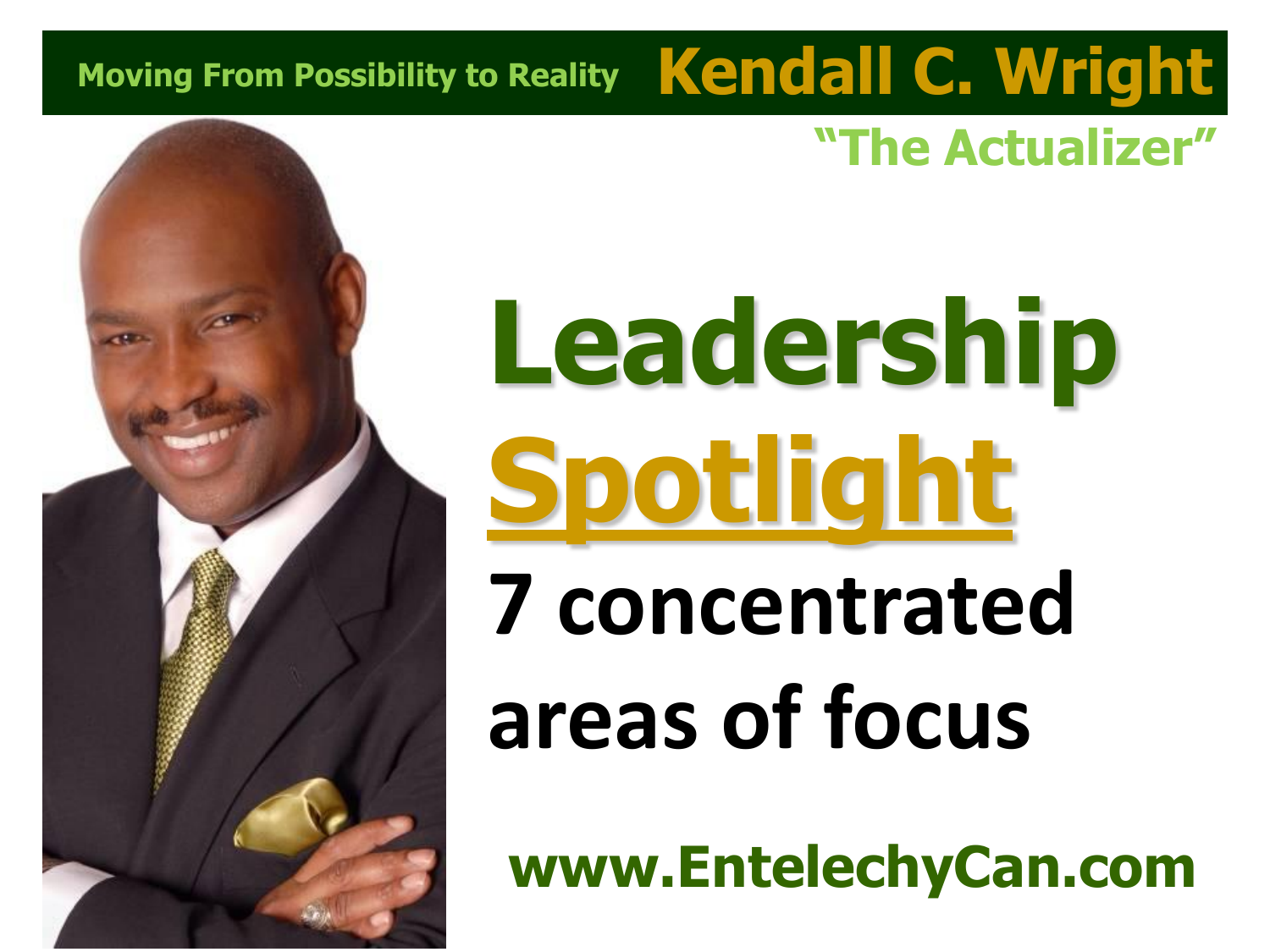**1 Manage Your Assumptions**

#### **Spotlight Reveals**

Leaders can no longer take for granted the micro-environments of those they lead. The reality of 3rd shift associates may be significantly different from that of the 1st shift associates. As people are different, so too are their realities. Assuming that their micro-environments mirror your micro-environment is a prelude to leadership ineffectiveness. Learn the power of asking over assuming. The advantage of asking is that it enhances your economy of effort. Your can focus on what creates the results that are rewarded in the marketplace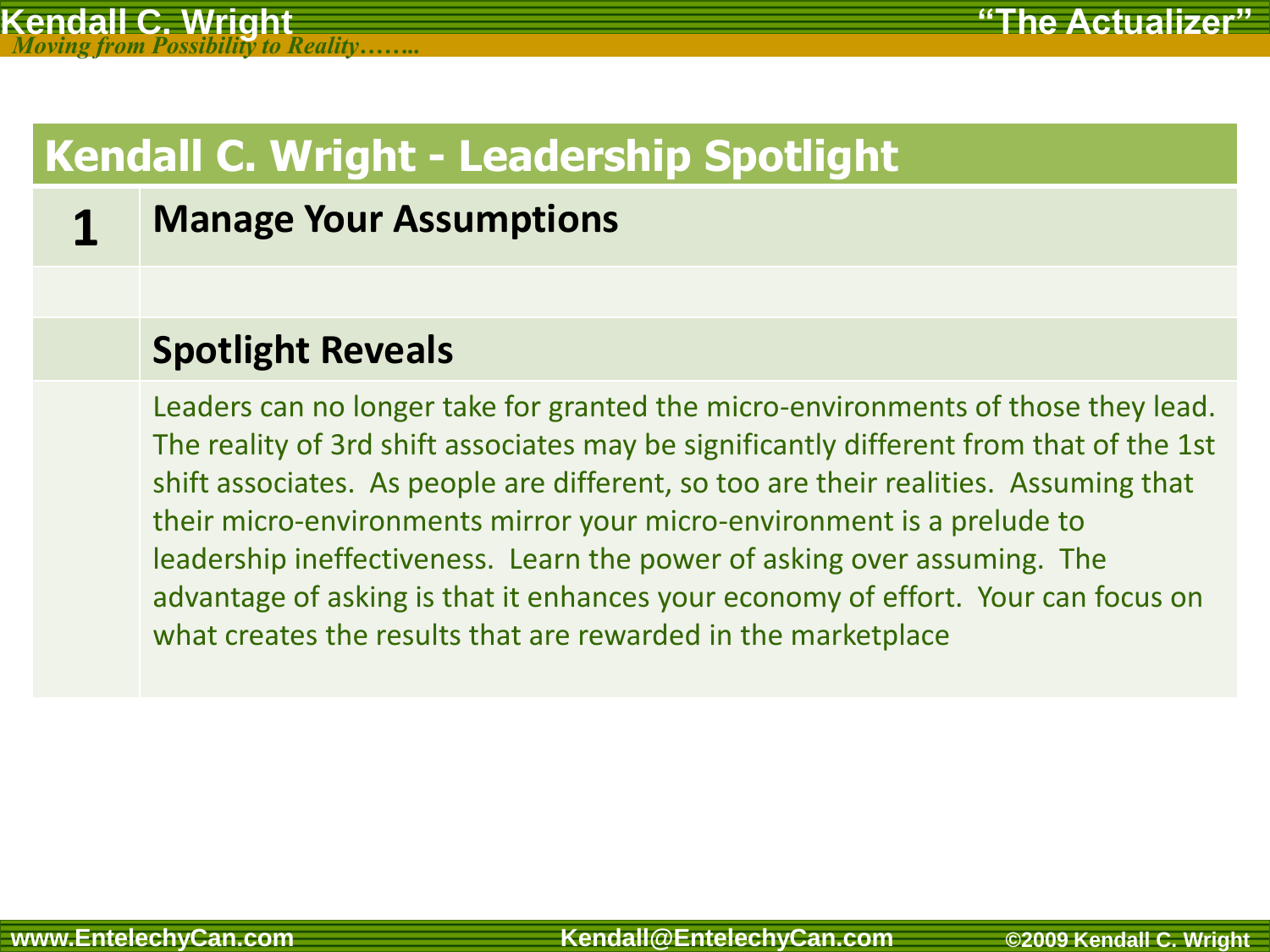# **2 Reward Integrity**

#### **Spotlight Reveals**

This strategy yields multifold results. By rewarding integrity, the leader communicates the expectation that integrity is the organizational norm. The leadership psychologists taught us that what gets rewarded gets repeated. I help leaders to recognize that what gets repeated defines the culture. In addition to the more common definition of integrity as veracity, it also means strength. There is strength in a culture that embraces integrity as a norm. To create a culture of integrity, leaders must model and reward behaviors that align with and exemplify integrity.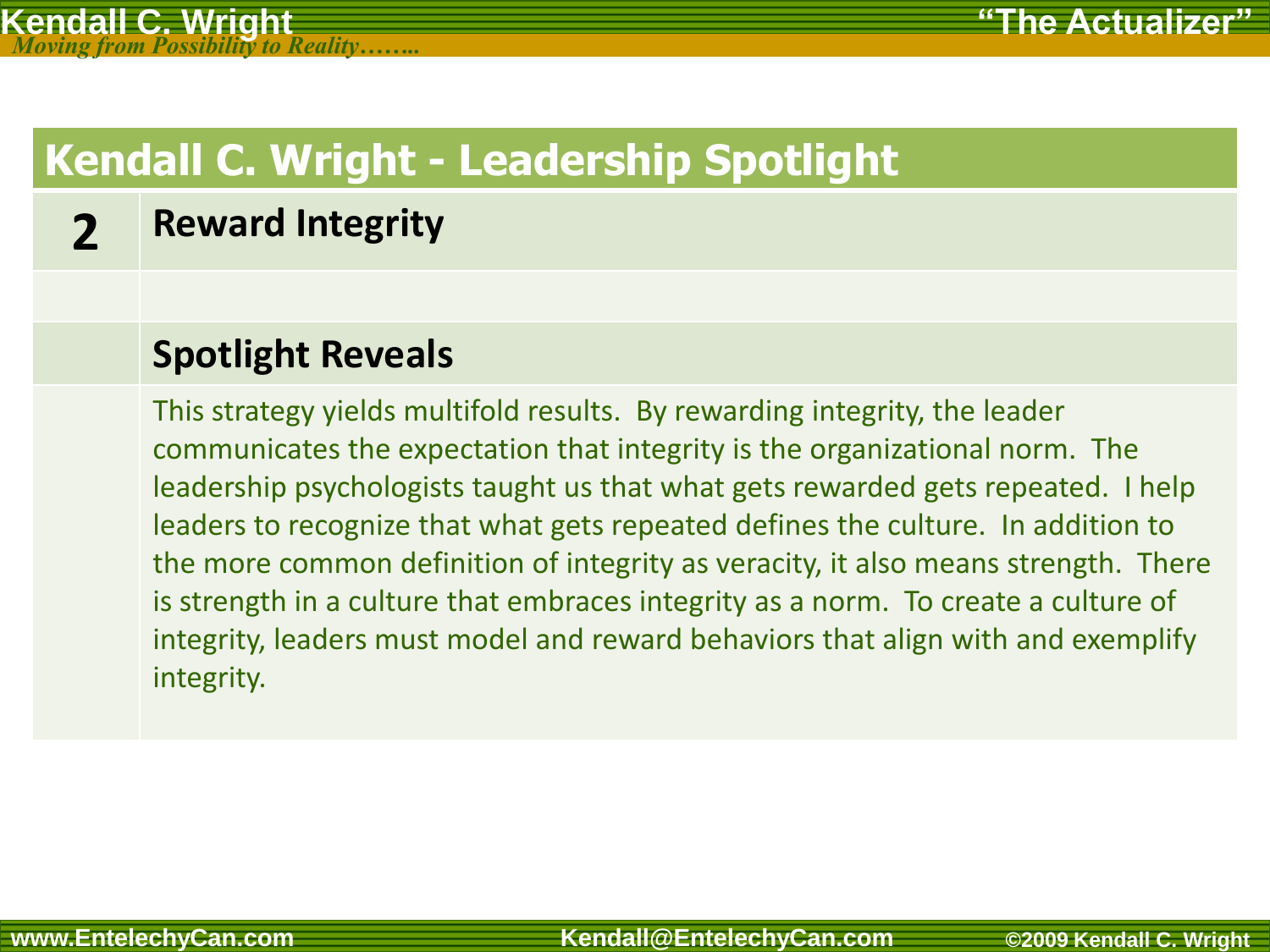# **3 Challenge Inappropriate Behaviors**

#### **Spotlight Reveals**

The subversion of a leader's effectiveness is expedited by the tolerance of inappropriate behaviors. The leader is responsible for the culture created in his or her sphere of influence. When the inappropriate behavior goes unaddressed, uncontested and unchallenged, it becomes the standard of interaction for the work team, or a least understand as an acceptable option. You can rest assured: What you ignore will become more. What you tolerate will take over. What you challenge will change. Not only must the leader challenge the behavior, but challenging must become the norm for all peers and associates.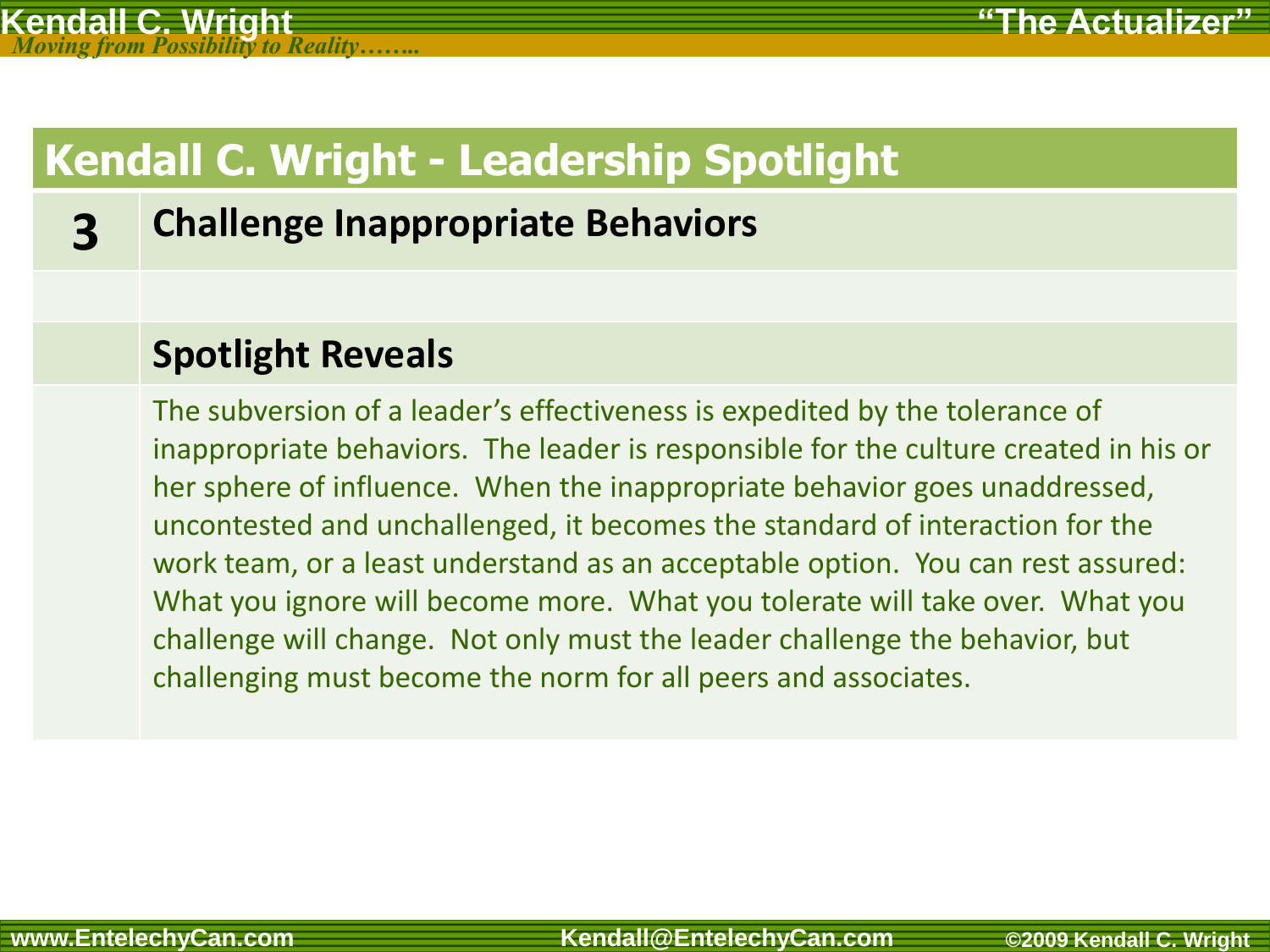**4 Advocate For Your Team Members (In Their Absence)**

#### **Spotlight Reveals**

Nothing garners loyalty as quickly as absentee advocacy. When your direct reports can trust that you are advocating for their growth and development, the appropriate resources and the recognition of their outstanding contribution, you will find their willingness to go the extra mile increases in occurrence and magnitude. Advocacy builds allies. In a simple and powerful way, you can create mutually beneficial relationships, which in the world of business translates to increased productivity, retention and innovation.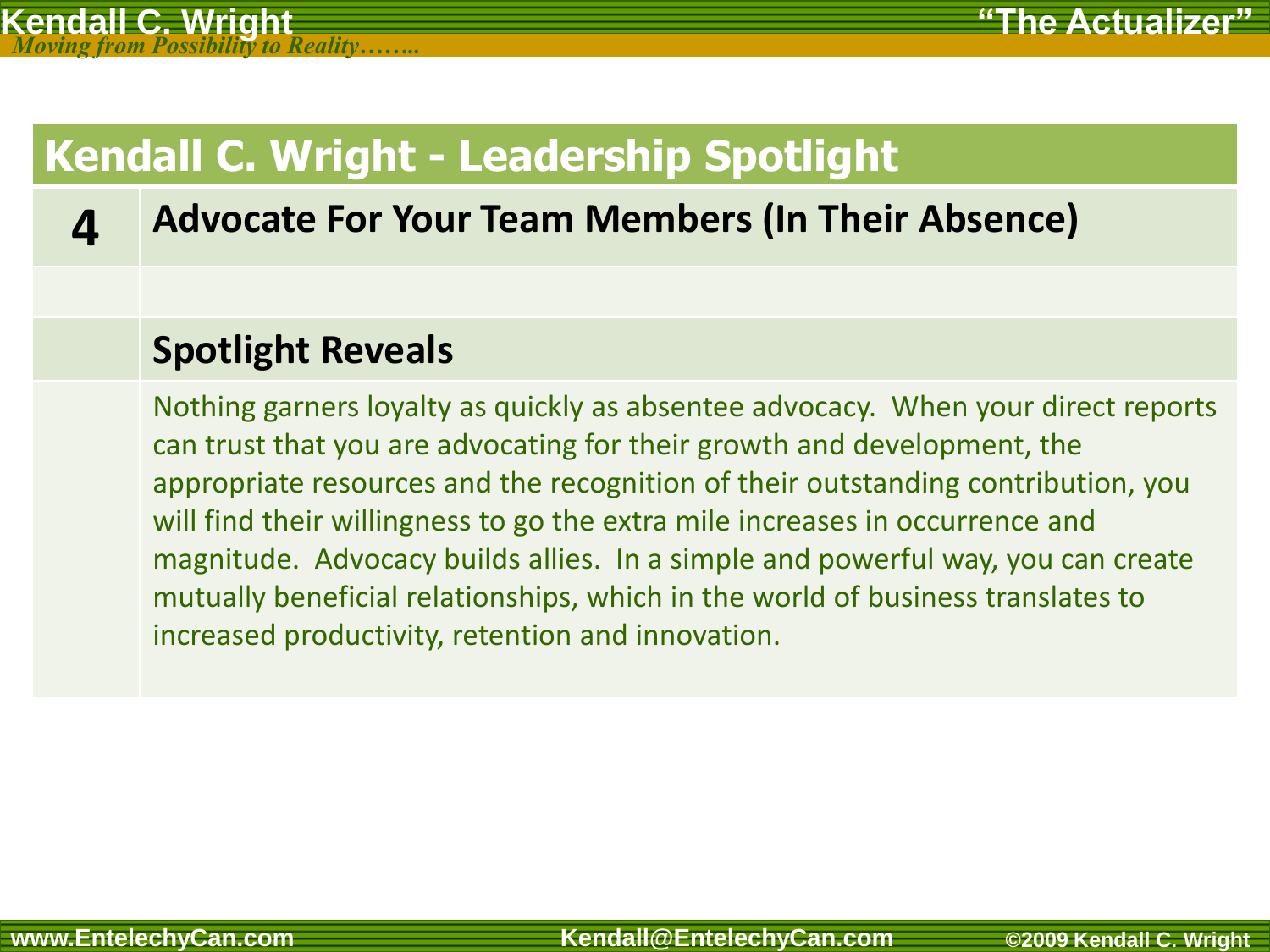**5 Share Information (informally)**

#### **Spotlight Reveals**

Sharing information builds trust. More accurately, sharing relevant information builds trust. To share information signifies comfort, inclusiveness and confidence. Typically we only share information with those we are most comfortable with and similar to. As you share information you provide evidence of your confidence in that individual. Leaders are sometimes bound by "need-to-know" restrictions and parameters, but when those restrictions are not applicable, share information to broaden and deepen your impact as a leader.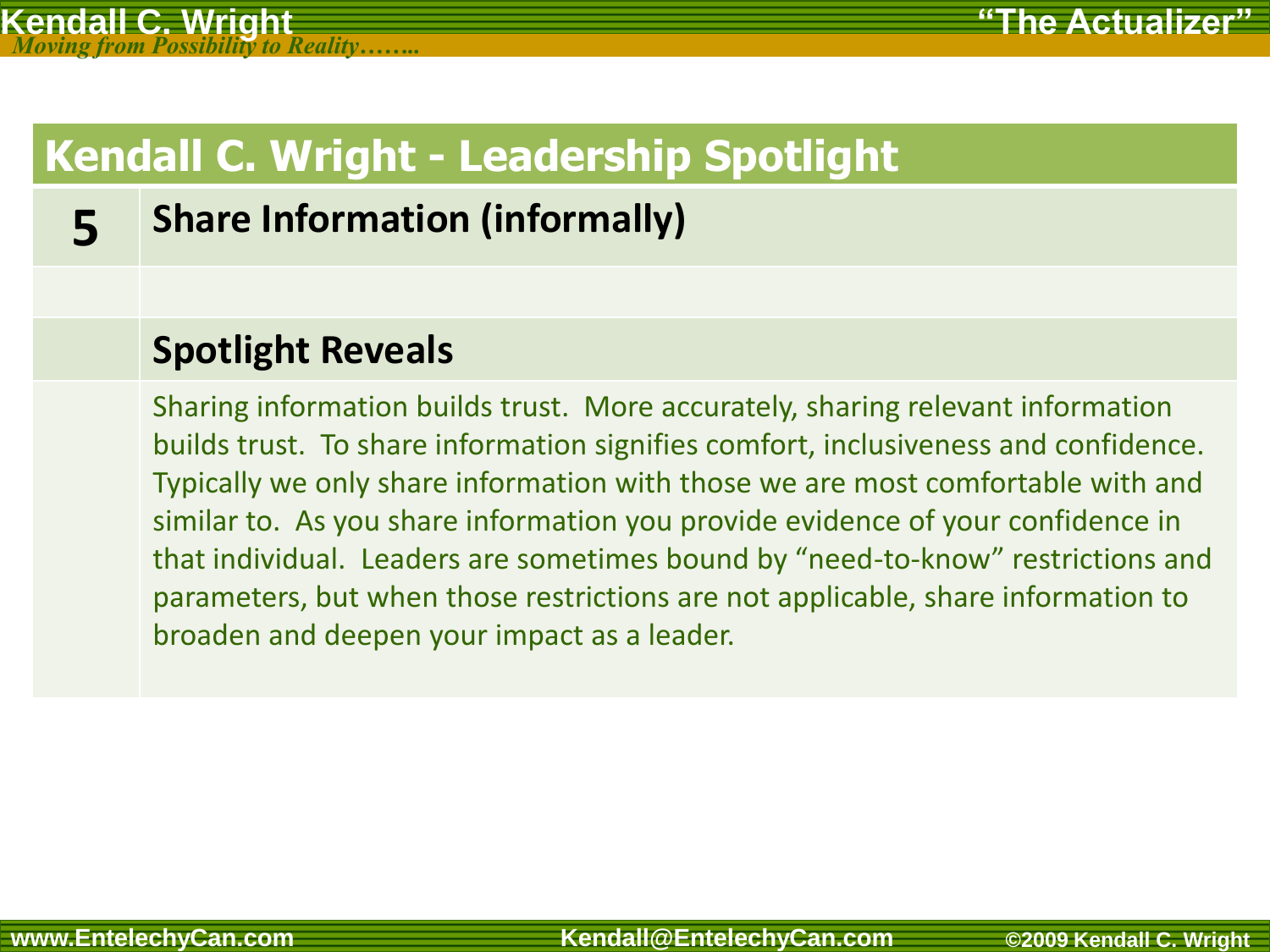**6 Make Relationships A Priority**

#### **Spotlight Reveals**

The quality of relationships will influence the process by which work gets done, the product that is produced, or both. Relationships rooted in respect, honesty and trust are speedily replacing the outmoded practices of intimidation, domination and oppression. Relationships are the mechanism by which "intangibles" are passed and shared in the process of informal coaching, mentoring and development. The skill of establishing and maintaining effective relationships will be a true differentiator between impacting leaders and ineffectual leaders.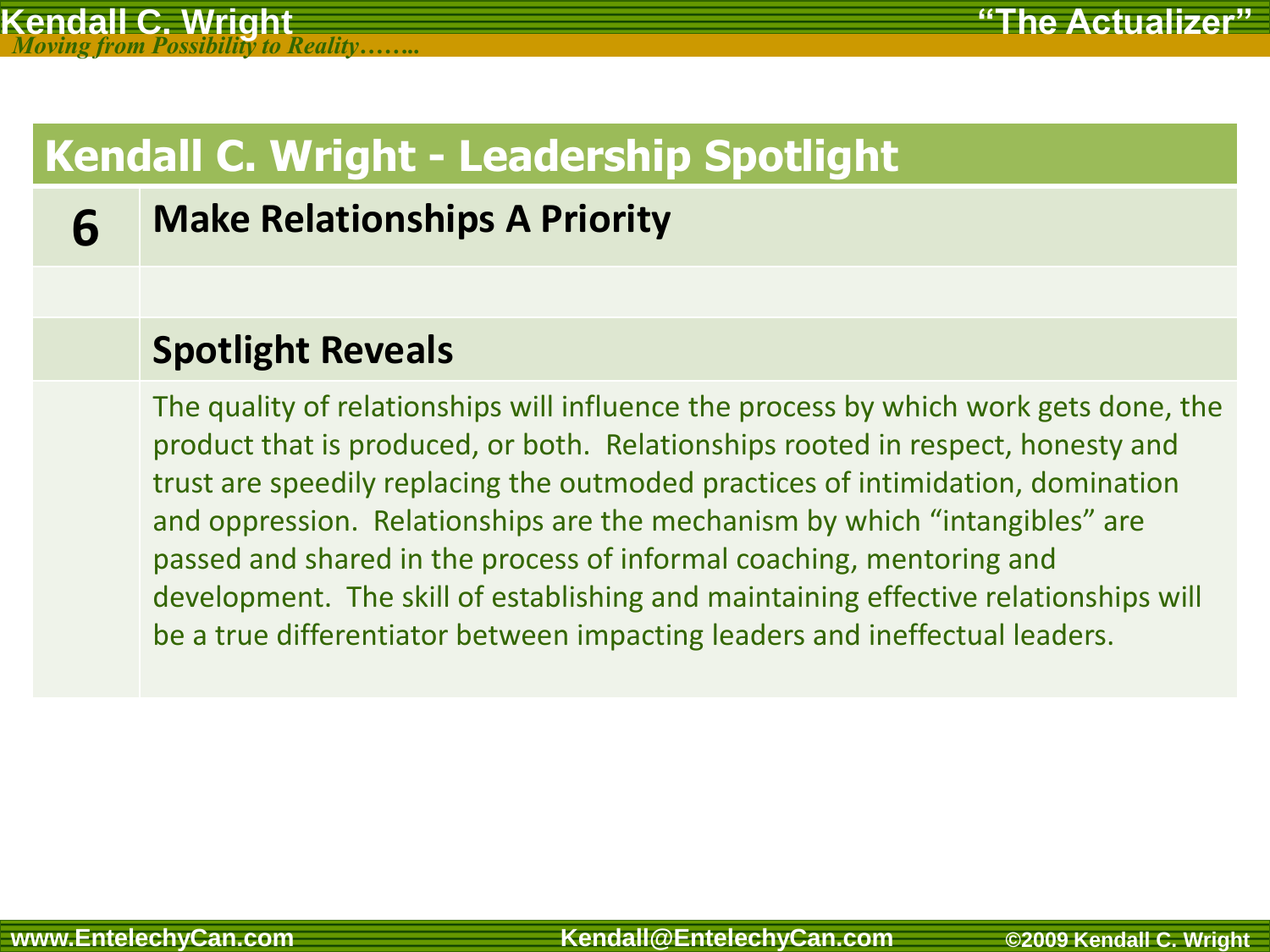### **7 Delegate to Develop**

#### **Spotlight Reveals**

The ageless adage that "practice makes perfect" is not exactly true, but practice can surly make better. If we understand that our mission is to grow new leaders, not simply replace followers, than delegation is the incubator for the new generation. Delegation not only allows you to evaluate strengthens and weakness, it also allows the direct report to ease into a new role and responsibilities. Delegation solves one other significant challenge as well – identifying your replacement. Often we can't move up and on because there is no skilled and suitable replacement. Delegate to develop your staff and to expand your career opportunities.